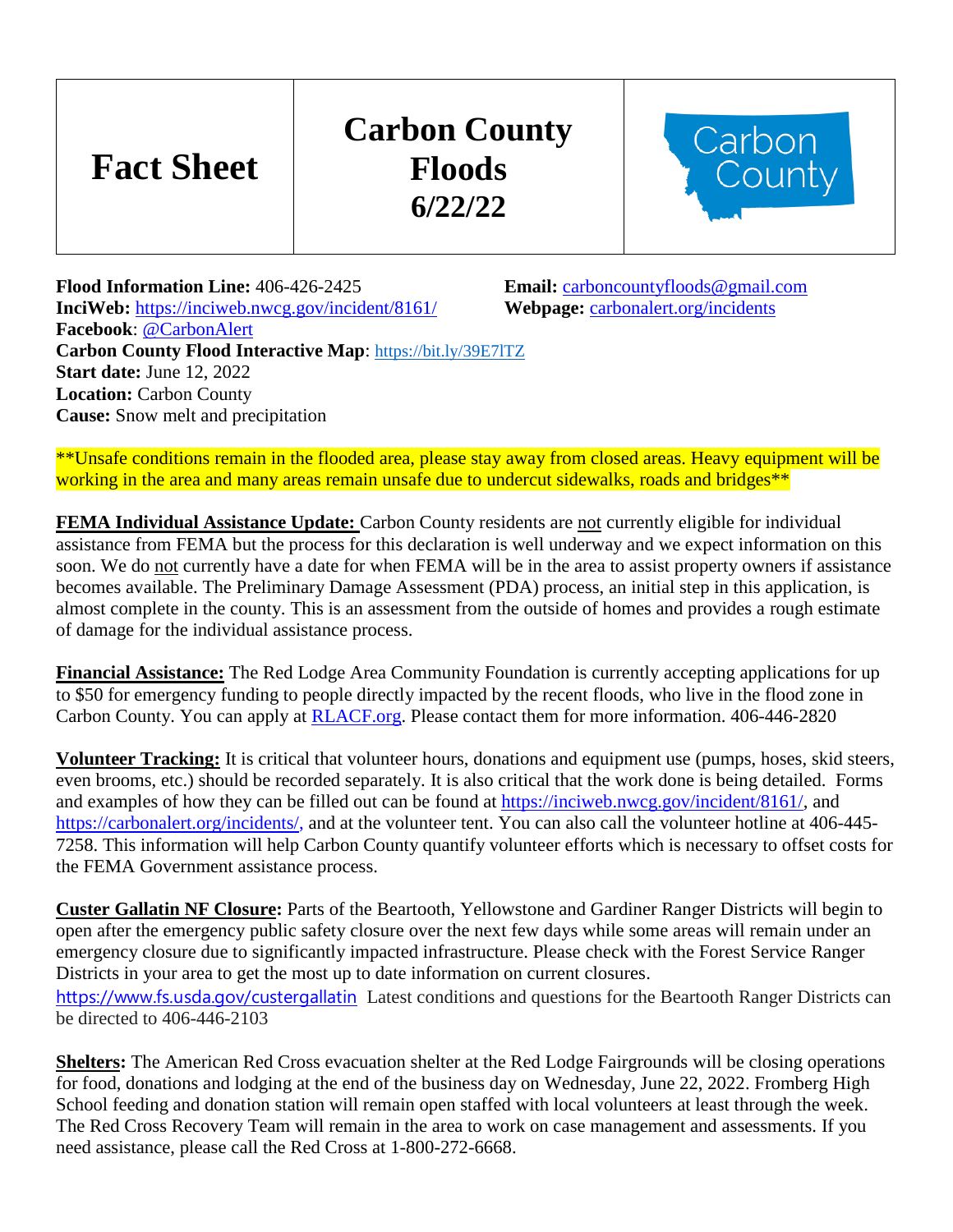**Boil Water Order:** All drinking water from the tap in Fromberg should be boiled before use. The Water Boil Order was rescinded in Red Lodge on Monday, June 21, 2022.

**Red Lodge Community Update:** Volunteer efforts are still being coordinated from the tent at 15<sup>th</sup> Street and Platt. Crews continue to do some basement muck outs and area cleanups and are focusing on mold control. The potable water truck is stationed at the Civic Center Parking Lot was released. Port-a-potties are also being released and repositioned. Please refer to interactive map (URL on page 1 of this update).

Creek stabilization and re-channeling efforts have been very effective at 9<sup>th</sup> and Cooper.

Crews continue to wrap up filling in gullies on city streets.

Efforts will continue today to move sandbags from in-town Red Lodge to the Fairgrounds.

Temporary bridges will be placed at the Meeteetse Trail Rd and the north end of East Side Rd. It will be approximately the middle to end of July before the work is complete. Additional temporary bridges are on order and will be deployed to areas in need upon arrival. Work is being done in preparation for installation. 19<sup>th</sup> St. bridge is open to local traffic only.

Highway 308 to Bearcreek/Belfry is open to the public.

Highway 212 south of Red Lodge is open to the public to the Forest Service boundary approximately 7 miles south of Red Lodge.

Detour information through Red Lodge can be found on the Interactive map (URL on page 1 of this update). Repairs continue to repair the road and water line and establish temporary water to the Park Ave area Repairs continue to the water and sewer lines and establishing temporary water to the Kainu Ave. Two large dumpsters are located at Red Lodge Recycling. Additional dumpsters have been ordered. Items damaged by the flood should be broken down to the smallest size possible and brought to the dumpsters. Organic matter (i.e. tree branches) may be brought to the Red Lodge Fire Rescue Training Center, open 12-7 pm, located at 228 Highway 78.

AY Supply has new dumpsters available to receive appliances.

Republic Services is bringing in an additional driver to help with emptying dumpsters more frequently. Information boards are located in key areas throughout town including the Post Office, Beartooth IGA and Chamber of Commerce for non-digital information. See locations on interactive map (URL on page 1 of this update).

**Fromberg Community Update:** Clean up continues in town and there is a focus on getting debris removed from the park. Flood damaged items and debris may continue to be brought to the city park, to be disposed of later.

Volunteer groups are coming in to help in Fromberg Wednesday and efforts will be consolidated. City water is established, with a single well running at this time; there is still a boil order for the town of Fromberg. The city is investigating ways to shore up the river bank in the area around the city wells An information board is being maintained at the Fromberg Post Office to provide non-digital information. Food and water are available at the Fromberg High School.

**Bridger Community Update:** Head gates and ditches continue to be monitored and access is a priority. All roads should be open.

**Belfry Community Update:** Crews continue to work fixing Lover's Lane.

**Roscoe Community Update:** Crews are still working on Highway 78 bridge at Roscoe and are hoping to reopen it by the end of the week.

**Luther Community Update:** The Hwy 78 bridge over Red Lodge creek near Luther has been repaired and Hwy 78 is open to Roscoe. Hwy 78 may have increased heavy equipment traffic so please be aware and avoid travel on this route if not necessary.